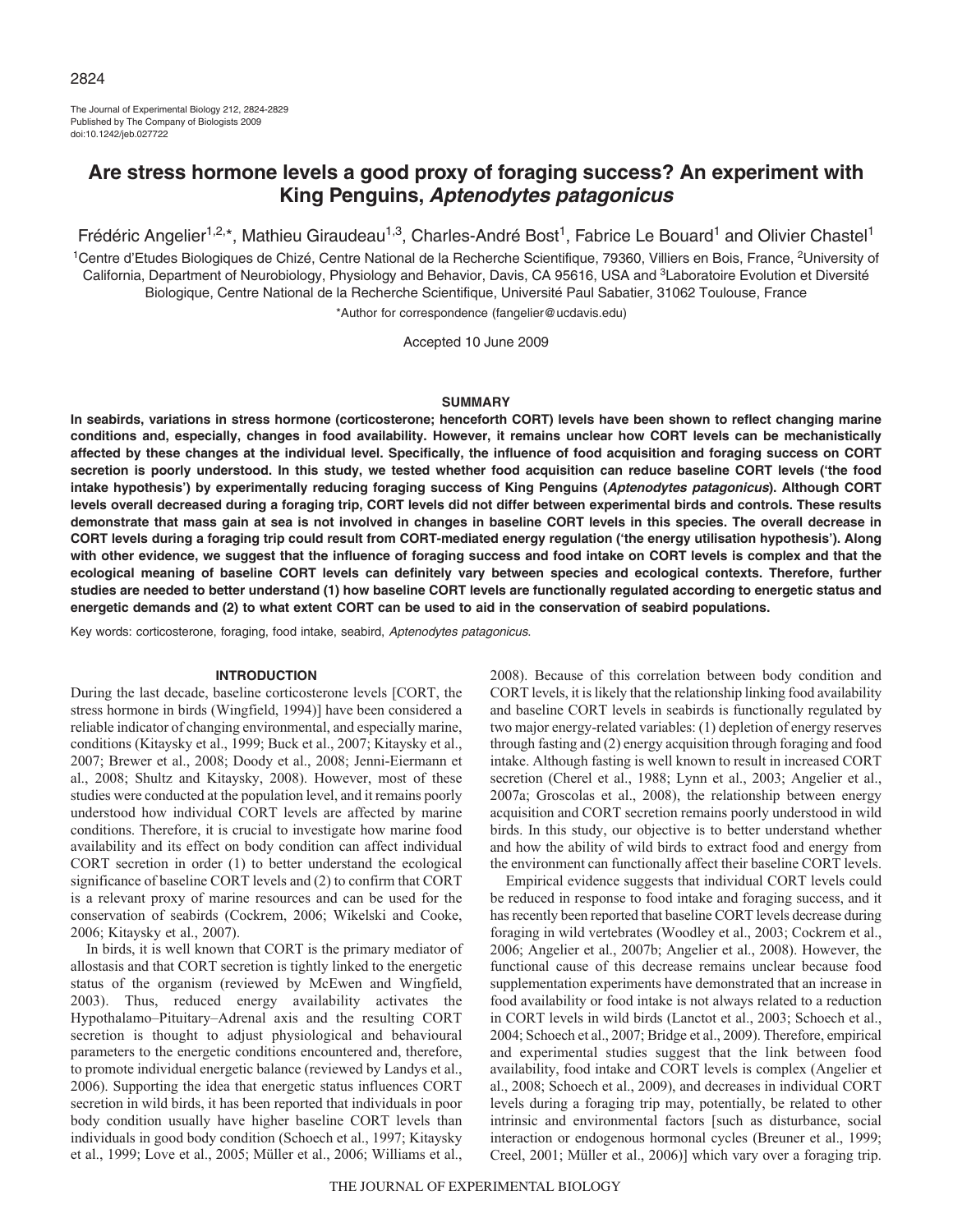For instance, it has been suggested that changes in CORT levels over a foraging trip may result from an endogenous circadian cycle in CORT secretion related to scheduled foraging events but independent of fasting, food intake or status of body reserves [wild marine iguanas (Woodley et al., 2003); rodents and humans (reviewed by Dallman et al., 2004)].

In this study, we aimed to understand how food abundance could affect baseline CORT levels, and our main goal was, specifically, to experimentally test the 'food intake hypothesis' (Angelier et al., 2008). According to this hypothesis, the magnitude of the decrease in CORT levels during a foraging trip would be positively correlated with food intake and, therefore, foraging success. Thus, we experimentally handicapped foraging King Penguins (*Aptenodytes patagonicus* Miller 1778) by fitting them with external devices in order to reduce their foraging success. Then, we examined the effects of our manipulation on CORT levels. Chick-rearing King Penguins are an appropriate species on which to test the 'food intake hypothesis' because they alternate episodes of fasting on the nest with episodes of foraging at sea [ $\sim$ 9 days each (Charassin et al., 1998; Koudil et al., 2000; Bost et al., 2002)]. Therefore, it is easy to monitor the influence of food acquisition on CORT levels in this species by sampling the same individual before and after a foraging trip (pre-trip and post-trip CORT levels). We predict that (1) pretrip CORT levels will be higher than post-trip CORT levels, as previously reported in seabird species (Cockrem et al., 2006; Angelier et al., 2007b; Angelier et al., 2008) and that (2) handicapped birds will have higher post-trip CORT levels than controls if CORT secretion is functionally governed by food acquisition ('the food intake hypothesis').

## **MATERIALS AND METHODS Study area and species**

The study was carried out at a king penguin colony at Ratmanoff, Kerguelen Island (49°11'S, 70°33'E), Southern Indian Ocean, during two subsequent austral summers (2004 and 2005). King penguins are pelagic diving seabirds that breed in dense colonies in sub-Antarctic areas. Penguins reproducing on Kerguelen Island forage for extended periods (~16 days during the incubation period, ~9 days during the brooding period) and far from the colony with a mean foraging range of 260km [range: 129–400km (Koudil et al., 2000; Bost et al., 2002)].

We studied king penguin parents during the brooding period when chicks were 2–3 weeks old (2004: 5–28 February; 2005: 7–28 February). During this period, both penguin parents alternate foraging trips at sea and brooding at the colony in order to feed and warm their chicks. Thus, parents alternate between a period of fasting at the nest and a period of feeding at sea (Bost et al., 1997; Charrassin et al., 1998).

This study was approved by the ethic committee of the French Polar Institute Paul Emile Victor (IPEV) and the Terres Australes et Antarctiques Françaises (TAAF).

#### **Capture, blood sampling and handicapping manipulation**

A total of 58 King Penguins were captured on two occasions (2004: *N*=24; 2005: *N*=34). Penguins were captured when leaving the colony to forage at sea and a blood sample  $(\sim 500 \,\mu\text{J})$  was immediately taken from the flipper vein to measure pre-trip baseline CORT levels. Penguins were sampled during the day (range: 7:00–19:00h) and we did not find any effect of the timing of sampling on pre-trip or post-trip CORT levels (*P*>0.50, in both cases). Body measurements (flipper length, bill length) and body mass (pre-trip body mass) were recorded just after blood sampling. Birds were then randomly assigned to either the experimental handicap group (hereafter, 'experimental birds'; 2004: *N*=4; 2005: *N*=13) or to the control group (hereafter, 'control birds'; 2004: *N*=20; 2005: *N*=21). Experimental birds were then equipped with either an externally attached Argos satellite platform transmitter signal (PTT, model Kiwisat 101, Sirtrack, Havelock, New Zealand; dimensions:  $130\times28\times14$  mm; weight: 77g) or a time-depth recorder (TDR, Mk6 Wildlife computers, Redmond, WA, USA; dimensions:  $70\times38\times51$  mm; weight: 125 g) that aimed to record their foraging behaviour at sea (Koudil et al., 2000; Bost et al., 2002; Charrassin et al., 2004). These loggers were attached on the mid-line of the bird's back, glued to the feathers using a cyanoacrylate adhesive (Loctite 420, Avon, OH, USA) and secured by cable ties. Both of these devices are known to similarly constrain penguins in terms of a lower foraging success (Wilson et al., 1986; Ropert Coudert et al., 2000; Ropert Coudert et al., 2007) (and Bost et al., unpublished data). Controls were not equipped with these handicapping devices but were handled for the same amount of time as experimental birds. Penguins were individually marked with a letter painted on their chest with a picric acid solution and they were then released in the vicinity of their colony. The path used by the penguins to return from the sea to their nests in the colony was then observed continuously from dawn to dusk, and marked penguins were intercepted/captured and sampled for measurement of post-trip baseline CORT levels and body mass (post-trip body mass). Penguin parents usually come back directly from sea to the colony to feed their chick and relieve their partner. Thus, we were able to monitor the duration of the foraging trips (hereafter, 'time at sea') and the change in their body mass over a foraging trip (hereafter, 'mass gain at sea').

We calculated an index of body size from a factor analysis. Factors were extracted by a Principal Component Analysis performed on the measurement variables (bill length, flipper length). The first axis accounted for 70.21% of variance, and the resulting factor for each individual (PC1) was therefore assumed to represent overall body size. Body condition was then defined as the residuals obtained when body mass was regressed against body size (Green, 2001).

#### **Blood sampling and corticosterone assay**

All the birds were bled within three minutes (Romero and Reed, 2005). In some penguins, blood sampling was difficult and we did not get blood to assess baseline CORT levels (final sample size, pre-trip: *N*=50, post-trip: *N*=41; 34 penguins were successfully sampled on both pre-trip and post-trip occasions). The samples were then put into ice and centrifuged within a few minutes (10,000 *g*). Plasma was separated and subsequently stored at –20°C. All laboratory analyses were performed at the Centre d'Etudes Biologiques de Chizé (CEBC), Villiers en Bois, France. Identification of sexes was performed by molecular method, and plasma concentrations of CORT were determined by radioimmunoassay as previously detailed by Lormée et al. (Lormée et al., 2003) and Weimerskirch et al. (Weimerskirch et al., 2005). All samples were run in a single assay. The minimum detectable CORT level was  $400 \,\text{pg}\,\text{ml}^{-1}$ , and the intra-assay variation was 10.4% (*N*=4 duplicates).

#### **Statistical analyses**

All analyses were performed with SAS statistical software (SAS Institute v. 9.1, Chicago, IL, USA). Only one parent from each nest was studied so the data obtained from male and female penguins were considered independent samples. Because our variables of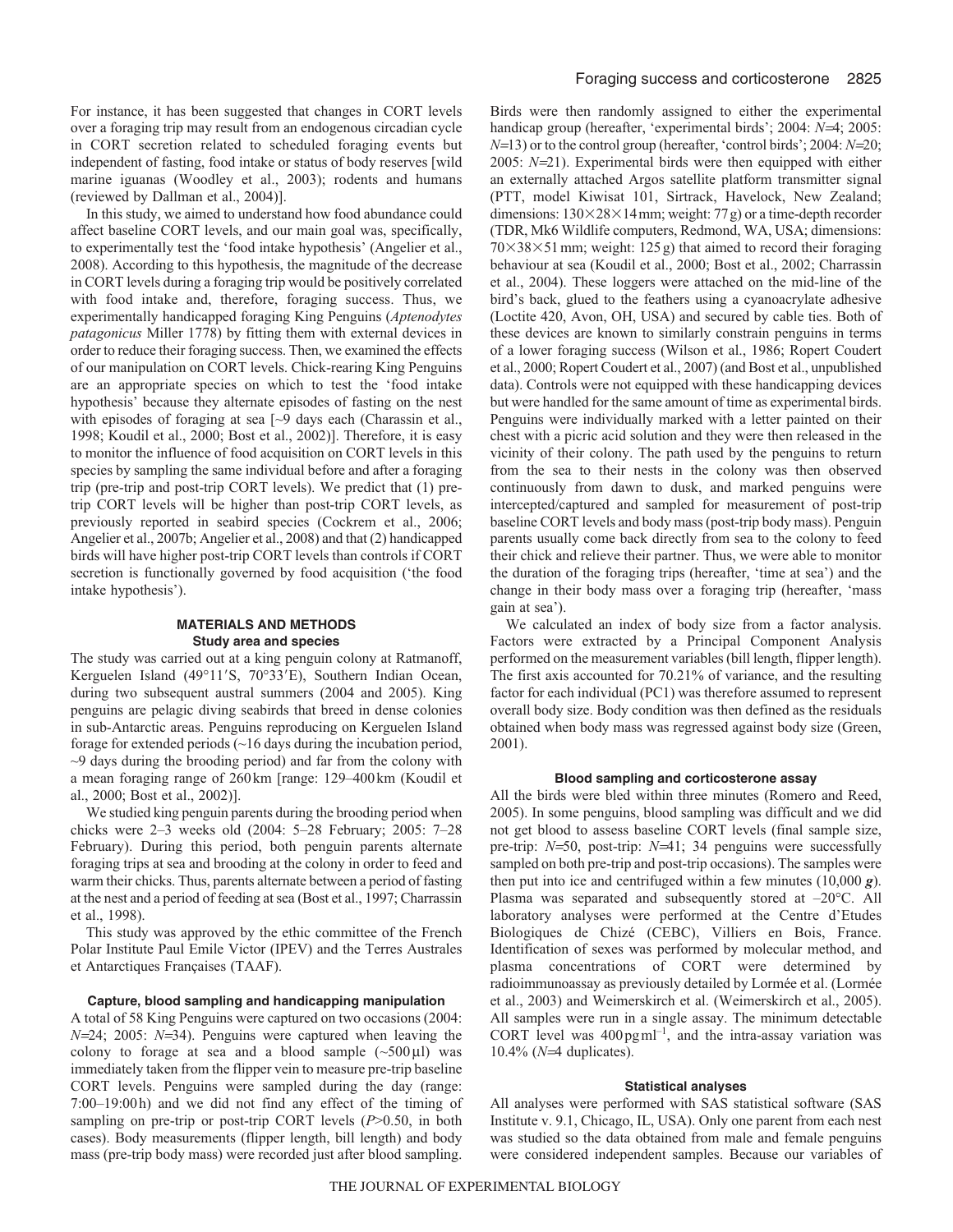## 2826 F. Angelier and others

interest don't differ between sexes (Cherel et al., 1988; Bost et al., 1997; Bost et al., 2002; Charassin et al., 1998), we pooled data from both sexes in order to test our hypotheses with enough statistical power. First, we checked that pre-trip body condition did not differ between experimental birds and controls by using a Student's *t*-test. Second, we tested by using General Linear Model (GLM) whether mass gain at sea and time at sea were affected by year of sampling ('year' factor, 2004 *vs* 2005), handicap manipulation ('handicap' factor, experimental birds *vs* controls) and their interaction ('year  $\times$  handicap'). Because preliminary analysis showed that mass gain at sea and time at sea may be correlated with pre-trip body mass, we also added this variable as a covariate in these models ('pre-trip body mass' variable). In addition, we used Student's *t*-tests to check that TDRs and Argos devices have the same effect on our variable of interests (i.e. time at sea and mass gain at sea). Third, we examined by using General Linear Mixed Models (GLMM) whether baseline CORT levels varied according to time of sampling ('time' factor, pre-trip *vs* post-trip), year of sampling ('year' factor), body condition ('body condition' variable), handicap manipulation ('handicap' factor) and their interactions. Bird identity was included as a random factor. Finally, we examined by using GLM whether the change in CORT level (pre-trip CORT level – post-trip CORT level) was affected by our handicap experiment ('handicap' factor) or year of sampling ('year' factor). Because preliminary data inspection suggested that change in CORT levels over a foraging trip might be correlated with pre-trip CORT levels, we included this variable in the GLM ('pre-trip CORT' variable). There were no indications that normality assumptions were violated for any of the variables tested.

#### **RESULTS**

Pre-trip body condition did not differ between control and experimental birds (Student's *t*-test, d.f.=48, *t*=–0.39, *P*=0.698). There was a highly significant effect of our handicap manipulation on mass gain at sea: experimental penguins gained significantly less



Fig. 1. Effect of the handicap experiment on (A) mass gain at sea and (B) baseline corticosterone (CORT) levels (pre-trip and post-trip) in breeding King Penguins. Data are expressed as means + s.e.m. Numbers above bars denote sample size.

mass at sea than controls (GLM, *F*1,55=12.04, *P*=0.001) (Fig.1A). Moreover, mass gain was negatively correlated with pre-trip body mass (GLM, *F*1,55=13.06, *P*=0.001). Mass gain at sea did not differ between years (GLM, year:  $F_{1,54}=1.46$ ,  $P=0.231$ ). The 'year  $\times$ handicap' interaction was not significant (GLM,  $F_{1,53}=0.10$ , *P*=0.758), demonstrating that the effect of our handicapping experiment on mass gain at sea did not vary between years. The handicap manipulation, the year of sampling and their interaction had no significant effect on the time spent at sea by penguin parents (GLM, handicap: *F*1,55=0.39, *P*=0.532; year: *F*1,54=0.14, *P*=0.707; interaction:  $F_{1,53}=0.02$ ,  $P=0.886$ ). In addition, time at sea was not correlated with pre-trip body mass (GLM,  $F_{1,56}$ =0.56, *P*=0.457). Mass gain at sea and time at sea did not differ between Argosequipped birds and TDR-equipped birds (Student's *t*-tests, *P*>0.450 in both cases).

Pre-trip CORT levels were significantly higher than post-trip CORT levels (Table1A; Fig.1B). CORT levels did not vary between years of sampling, and the 'time  $\times$  year' interaction was not significant, demonstrating that year of sampling had no significant effect on either pre-trip or post-trip CORT levels (Table1A). CORT levels were not affected by our handicap experiment, and the 'time  $\times$  handicap' interaction was not significant, demonstrating that our handicap experiment had no significant effect on either pre-trip or post-trip CORT levels (Table1A; Fig.1B). In other words, pre-trip and post-trip CORT levels did not differ between experimental penguins and controls. Moreover, body condition did not significantly explain variations in either pre-trip or post-trip CORT levels (Table1A). Analyses of individual changes in CORT levels showed that, overall, CORT levels decreased over a foraging trip (Fig.2), but this decrease did not vary between years of sampling and was not affected by our handicap experiment (Table1B; Fig.2). Moreover, this decrease was positively correlated with pre-trip CORT levels.

#### **DISCUSSION**

Our handicap experiment appropriately affected the ability of penguins to extract resources from the environment because it reduced mass gain to values experienced by individuals during poor environmental conditions (Bost et al., 1997). Interestingly, and according to previous studies, our experimental manipulation did not affect the duration of the foraging trip (Kooyman et al., 1992; Ropert-Coudert et al., 2000). Therefore, we are confident that we did not affect the parental investment of experimental penguins because the duration of the foraging trip is a good proxy of this lifehistory component in penguins (Charrassin et al., 1998; Ropert-Coudert et al., 2004). Moreover, we are confident that our experiment did not affect prey preference because King Penguins only rely on myctophid fishes during this period (Cherel and Ridoux, 1992). In King Penguins, the main effects of the loggers are reductions in the frequency of deep dives and increases in the duration of recovery between two deep dives (Ropert-Coudert et al., 2000). This reduced diving activity of experimental birds certainly allows them to compensate for the increased energetic costs of diving with a logger (Ropert-Coudert et al., 2000) but, at the same time, dramatically reduces food intake, which occurs mainly during deep dives (Charrassin et al., 2001). Therefore, we believe that the primary effect of our experiment was to reduce the ability of experimental penguins to acquire resources even though the loggers may have also slightly increased their overall energy expenditure.

Our handicap experiment did not affect baseline CORT levels, and, contrary to the 'food intake hypothesis', the magnitude of the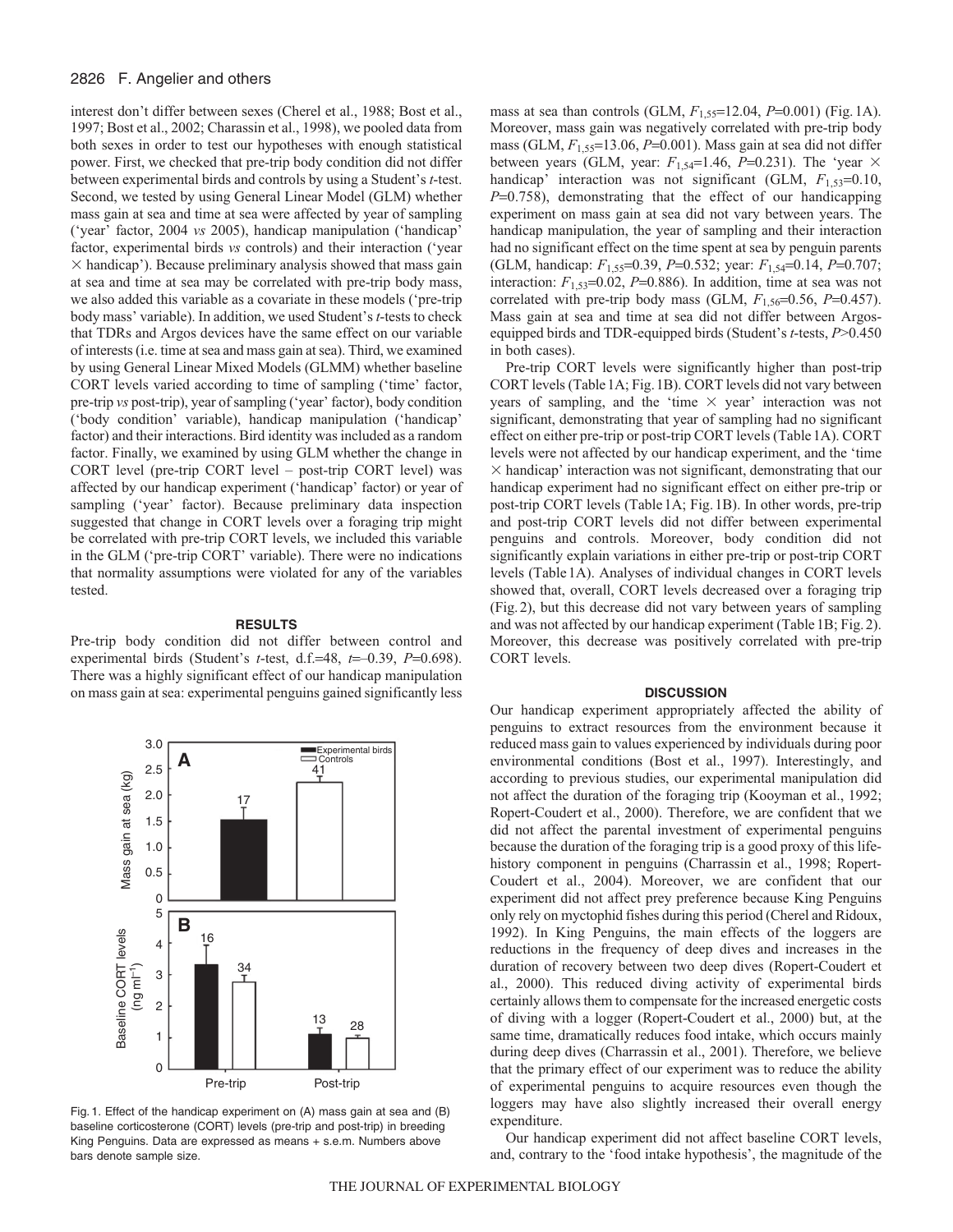|  | Dependent variable                                                                                                                                 | Independent variables and factors    | d.f. |        | P       |
|--|----------------------------------------------------------------------------------------------------------------------------------------------------|--------------------------------------|------|--------|---------|
|  | A Baseline CORT levels $(nqml^{-1})$                                                                                                               | 'Time' (pre-trip vs post-trip)       | 1,32 | 39.20  | < 0.001 |
|  |                                                                                                                                                    | 'Year' (2004 vs 2005)                | 1,32 | 3.71   | 0.063   |
|  |                                                                                                                                                    | 'Handicap' (experimental vs control) | 1,31 | 0.41   | 0.528   |
|  |                                                                                                                                                    | 'Body condition'                     | 1.30 | < 0.01 | 0.960   |
|  |                                                                                                                                                    | Time $\times$ year' interaction      | 1,31 | 1.78   | 0.192   |
|  |                                                                                                                                                    | Time $\times$ condition' interaction | 1.29 | 0.49   | 0.489   |
|  |                                                                                                                                                    | Time $\times$ handicap' interaction  | 1,28 | 0.12   | 0.732   |
|  | B Change in CORT level over a foraging trip $(nqml^{-1})$                                                                                          | <b>Pre-trip CORT levels</b>          | 1.32 | 348.11 | < 0.001 |
|  |                                                                                                                                                    | 'Year' (2004 vs 2005)                | 1.31 | 0.24   | 0.628   |
|  |                                                                                                                                                    | 'Handicap' (experimental vs control) | 1,30 | 0.04   | 0.846   |
|  | The best models were selected by using a step-down approach starting from the most global model (models were simplified by eliminating independent |                                      |      |        |         |

Table 1. Models to test the influence of time of sampling, year of sampling, body condition and handicap experiment on (A) baseline corticosterone (CORT) levels (bird identity was included as a random factor) and (B) change in CORT level over a foraging trip

The best models were selected by using a step-down approach starting from the most global model (models were simplified by eliminating independent variables with P≥0.15). Significant variables are indicated in bold type.

decrease in CORT levels during a foraging trip was not correlated with food intake. Moreover, neither pre-trip nor post-trip CORT levels were correlated with body condition, suggesting that energy availability did not affect baseline CORT levels in our study. Although such an absence of a relationship between body condition and CORT levels may appear astonishing, it has already been reported in many vertebrates that rely on a large amount of fat reserves (Hector and Harvey, 1986; Cherel et al., 1988; Romero and Wikelski, 2001; Groscolas et al., 2008). In these species, CORT levels appear to increase only after the individual reaches a very poor body condition associated with protein catabolism and the exhaustion of lipid reserves [Phase III (Cherel et al., 1988)]. For instance, King Penguins do not show any increase in baseline CORT levels over a fasting episode of several weeks (Cherel et al., 1988; Groscolas et al., 2008). All together, these results do not support 'the food intake hypothesis' but rather suggest that variations in baseline CORT levels over a foraging trip are independent of food



Fig. 2. Individual changes in baseline corticosterone (CORT) levels in breeding King Penguins in relation to the handicap experiment.

acquisition and restoration of body reserves in breeding King Penguins.

Although our handicap experiment did not affect CORT levels, we found that pre-trip CORT levels were significantly higher than post-trip ones. Interestingly, we found that foraging is associated with slight modulations of baseline CORT levels in breeding penguins because both pre-trip and post-trip CORT levels are very low – much lower than stress-induced CORT levels (Cherel et al., 1988; Groscolas et al., 2008). Therefore, our study confirms the following general pattern in seabirds: baseline CORT levels decrease overall during a foraging trip in seabirds (Cockrem et al., 2006; Angelier et al., 2007b; Angelier et al., 2008). How could we explain this decrease because the food intake hypothesis is not supported by our results?

First, CORT levels could be modulated according to the energetic needs of penguin parents ['the energy utilisation hypothesis' (Angelier et al., 2008)]: pre-trip CORT levels may be high in anticipation of the elevated energy needs of foraging (Froget et al., 2004; Halsey et al., 2007), and, accordingly, post-trip CORT levels may be low in anticipation of the low energy needs of guarding/brooding the chick at the nest (Fahlman et al., 2005). Supporting this interpretation, slight increases in baseline CORT levels in wild vertebrates have been correlated with energydemanding activities such as preparation for foraging activity or migratory flight (Landys-Ciannelli et al., 2002; Woodley et al., 2003; Landys et al., 2004; Angelier et al., 2007b) and intense brood provisioning (Love et al., 2004). Interestingly, these slight increases in CORT levels have been reported independently of variations in body condition, supporting the interpretation that modulation of CORT levels can be independent of the status of energetic reserves in specific cases of energy-demanding activities.

Second, elevated pre-trip CORT levels could result from social factors ('the social interaction hypothesis'). King penguins defend small territories in dense colonies, and parents have to cross many territories and face many aggressive interactions when leaving their nest to embark on a foraging trip (Cote, 2000; Viera et al., 2008). These displays are potentially stressful and might result in elevated pre-trip CORT levels. On the contrary, parents caught while returning from a foraging trip had not faced any aggressive interactions because they had not yet entered the colony at this time. This might explain their low post-trip CORT levels. However, 'the social interaction hypothesis' is unlikely because high pre-trip CORT levels have also been reported in Wandering Albatrosses, *Diomedea exulans* (Angelier et al., 2007b), which breed in loose colonies and do not face aggressive interactions when leaving their nest.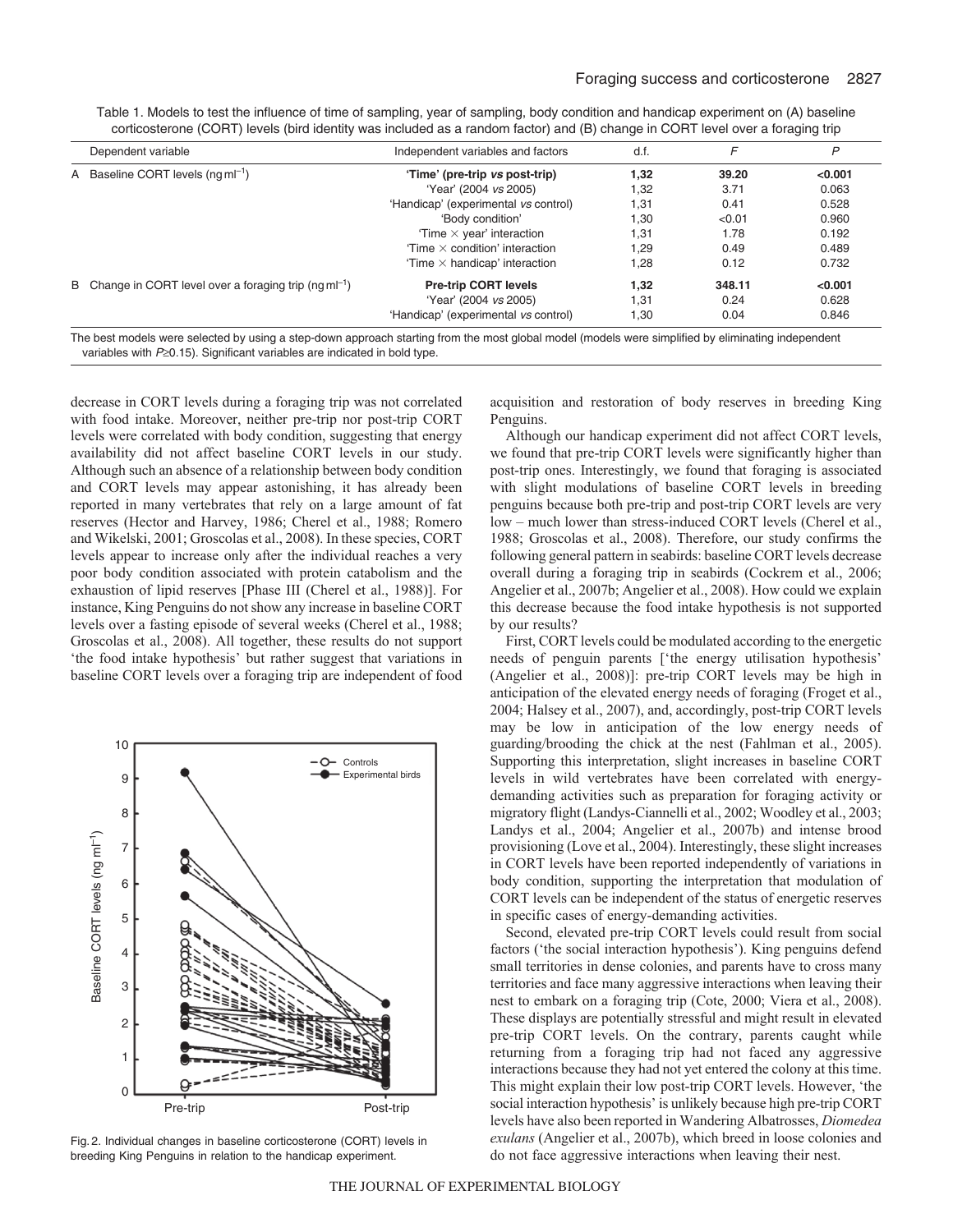## 2828 F. Angelier and others

Third, one must keep in mind that our experiment probably reduced the foraging effort of penguins by limiting their number of deep dives (Ropert-Coudert et al., 2000). Therefore, the lower mass gain at sea of experimental birds may result from a lower foraging effort and not from a lower foraging efficiency. In this case, experimental birds may have been as effective in catching prey as controls, and they may have perceived the same environment in terms of food availability and ease of catching prey, which might explain why they did not differ in their post-trip CORT levels. However, this interpretation is unlikely because it would imply that CORT secretion is not related to food intake or foraging success but rather to the perception of overall food availability.

Finally, baseline CORT levels of penguin parents typically only increase if their own homeostasis is threatened and not when the threat is to the homeostasis of their chick (Cockrem et al., 2006; Müller et al., 2007). Therefore, we may have found no effect of foraging success on CORT levels because baseline CORT levels are only modulated according to the energy allocated to self maintenance rather than to the overall mass gain at sea (which includes both the change in the parent's body reserves and the stomach contents destined to feed the chick). However, this last point is not supported by our data or by the literature because CORT levels do not seem to be associated with the status of the parent's energetic reserves in King Penguins. Thus, we did not report any correlation between pre-trip body condition (i.e. when the parent's stomach was empty) and baseline pre-trip CORT levels. Similarly, it has been reported that CORT levels do not vary with body condition in King Penguins unless they reach a certain low threshold in mass [~9kg (Cherel et al., 1988; Groscolas et al., 2008)], which is far from being the case in our study (minimum post-trip body mass=11.2kg).

Many studies have found that, in seabirds, baseline CORT levels can mirror marine conditions (Kitaysky et al., 1999; Kitaysky et al., 2006; Buck et al., 2007) and it is obvious that CORT should be monitored when investigating the influence of environmental changes on seabird populations (Kitaysky et al., 2007). In the present study, the two years did not really differ in terms of prey availability and oceanic conditions (Bost et al., unpublished data) and we did not report any difference in CORT levels. However, our results also demonstrate that the functional meaning of elevated baseline CORT levels is not straightforward in seabirds. Interestingly, this complexity is supported by several studies, which have examined how foraging success or food availability can affect CORT levels. For instance, food supplementation reduces CORT secretion in the Florida scrub-jay (*Aphelocoma coerulescens*) under resource-limited conditions but not under resource-abundant conditions (Schoech et al., 2004; Schoech et al., 2007). Similarly, food supplementation does not reduce baseline CORT levels in black-legged kittiwakes, *Rissa tridactyla* (Lanctot et al., 2003), although low food availability has been associated with elevated baseline CORT levels in this species (Kitaysky et al., 1999). Moreover, foraging success and CORT levels are negatively correlated in Wandering Albatrosses (Angelier et al., 2007b) but not in Adélie penguins, *Pygoscelis adeliae* (Angelier et al., 2008). All these results convincingly suggest that, in birds, the influence of foraging success and food intake on CORT levels depend on ecological and energetic contexts (Schoech et al., 2009).

To conclude, we showed that baseline CORT levels appear independent of energy acquisition in breeding King Penguins that are above a threshold in body condition (Cherel et al., 1988). Baseline CORT levels may rather be modulated according to foraging activity ['the energy utilisation hypothesis' (Angelier et al., 2008)]. It is obvious that baseline CORT levels are relevant to mirror changing marine conditions (Kitaysky et al., 2006; Buck et al., 2007; Kitaysky et al., 2007; Shultz and Kitaysky, 2008). Thus, at the population level, the average CORT level over a given period can mirror a negative energetic balance resulting from low food abundance (Kitaysky et al., 1999; Buck et al., 2007; Kitaysky et al., 2007; Jenni-Eiermann et al., 2008), poor prey quality (Kitaysky et al., 2006), poor weather conditions (Wingfield et al., 1983; Romero et al., 2000; Jenni-Eiermann et al., 2008) or disturbance and stress (Müller et al., 2006; Walker et al., 2006; Thiel et al., 2008). However, at the individual level, the ecological meaning of CORT levels is complex and may vary between species and energetic situations (Angelier et al., 2007b; Angelier et al., 2008) (and this study). Therefore, further studies are needed to better understand how baseline CORT levels are individually regulated according to energetic status and energetic demands in seabirds. This functional step is crucial in determining to what extent CORT can be useful for conservation of seabird populations (Cockrem, 2006; Wikelski and Cooke, 2006).

The present research project No. 394 was performed at Kerguelen Station and was supported by the French Polar Institute (IPEV) and by a grant from CNRS-Région Poitou-Charentes. We thank two anonymous reviewers for helpful comments on the manuscript and S. R. Sult for kindly improving the English of the original version of the manuscript. At the CEBC, we thank A. Lacroix, S. Dano and C. Trouvé for their excellent technical assistance in hormone assays and molecular sexing and L. Denonfoux for help with the field work.

#### **REFERENCES**

- **Angelier, F., Weimerskirch, H., Dano, S. and Chastel, O.** (2007a). Age, experience and reproductive performance in a long-lived bird: a hormonal perspective. Behav. Ecol. Sociobiol. **61**, 611-621.
- **Angelier, F., Shafffer, S. A., Weimerskirch, H., Trouve, C. and Chastel, O.** (2007b). Corticosterone and foraging behavior in a pelagic seabird. Physiol. Biochem. Zool. **80**, 283-292.
- **Angelier, F., Bost, C. A., Giraudeau, M., Bouteloup, G. and Chastel, O.** (2008). Corticosterone and foraging behavior in a diving seabird: the Adelie penguin, Pygoscelis adeliae. Gen. Comp. Endocrinol. **156**, 134-144.
- **Bost, C. A., Georges, J. Y., Cherel, Y., Putz, K., Charrassin, J. B., Handrich, Y., Lage, J. and Le Maho, Y.** (1997). Foraging habitat and food intake of satellitetracked king penguins during the austral summer at Crozet archipelago. Mar. Ecol. Prog. Ser. **150**, 21-33.
- **Bost, C. A., Zorn, T., Le Maho, Y. and Duhamel, G.** (2002). Feeding of diving predators and diel vertical migration of prey: King penguin diet versus trawl sampling at Kerguelen islands. Mar. Ecol. Prog. Ser. **227**, 51-62.
- **Breuner, C. W., Wingfield, J. C. and Romero, L. M.** (1999). Diel rhythms of basal and stress-induced corticosterone in a wild, seasonal vertebrate, Gambel's whitecrowned sparrows. J. Exp. Zool. **284**, 334-342.
- **Brewer, J. H., O'Reilly, K. M., Kildaw, S. D. and Buck, C. L.** (2008). Interannual variation in the adrenal responsiveness of black-legged kittiwake chicks (Rissa tridactyla). Gen. Comp. Endocrinol. **256**, 361-368.
- **Bridge, E. S., Schoech, S. J., Bowman, R. and Wingfield, J. C.** (2009). Temporal predictability in food availability: effects upon the reproductive axis in Scrub-Jays. J. Exp. Zool. **311A**, 35-44.
- **Buck, C. L., O'Reilly, K. M. and Kildaw, S. D.** (2007). Interannual variability of Blacklegged kittiwake productivity is reflected in baseline plasma corticosterone. Gen. Comp. Endocrinol. **150**, 430-436.
- **Charrassin, J. B., Bost, C. A., Pütz, K., Lage, J., Dahier, T., Zorn, T. and Le Maho, Y.** (1998). Foraging strategies of incubating and brooding King penguins Aptenodytes patagonicus. Oecologia **114**, 194-201.
- **Charrassin, J. B., Kato, A., Handrich, Y., Sato, K., Naito, Y., Ancel, A., Bost, C. A., Gauthier-Clerc, M., Ropert-Coudert, Y. and Le Maho, Y.** (2001). Feeding behaviour of free-ranging penguins determined by oesophageal temperature. Proc. Biol. Sci. **268**, 151-157.
- **Charrassin, J. B., Park, Y. H., Le Maho, Y. and Bost, C. A.** (2004). Fine resolution 3D temperature fields off Kerguelen from instrumented penguins. Deep Sea Res. Part I Oceanogr. Res. Pap. **51**, 2091-2103.
- **Cherel, Y. and Ridoux, V.** (1992). Prey species and nutritive value of food fed during summer to King Penguin Aptenodytes patagonica chicks at Possession island, Crozet archipelago. Ibis **134**, 118-127.
- **Cherel, Y., Robin, J. P., Walch, O., Karmann, H., Netchitailo, P. and Le Maho, Y.** (1988). Fasting in King Penguin. 1. Hormonal and metabolic changes during breeding. Am. J. Physiol. **254**, R170-R177.
- **Cockrem, J. F.** (2006). Conservation and behavioral neuroendocrinology. Horm. Behav. **48**, 492-501.
- **Cockrem, J. F., Potter, M. A. and Candy, E. J.** (2006). Corticosterone in relation to body mass in Adélie penguins (Pygoscelis adeliae) affected by unusual sea ice conditions at Ross Island, Antarctica. Gen. Comp. Endocrinol. **149**, 244-252.
- **Cote, S. D.** (2000). Aggressiveness in king penguins in relation to reproductive status and territory location. Anim. Behav. **59**, 813-821.